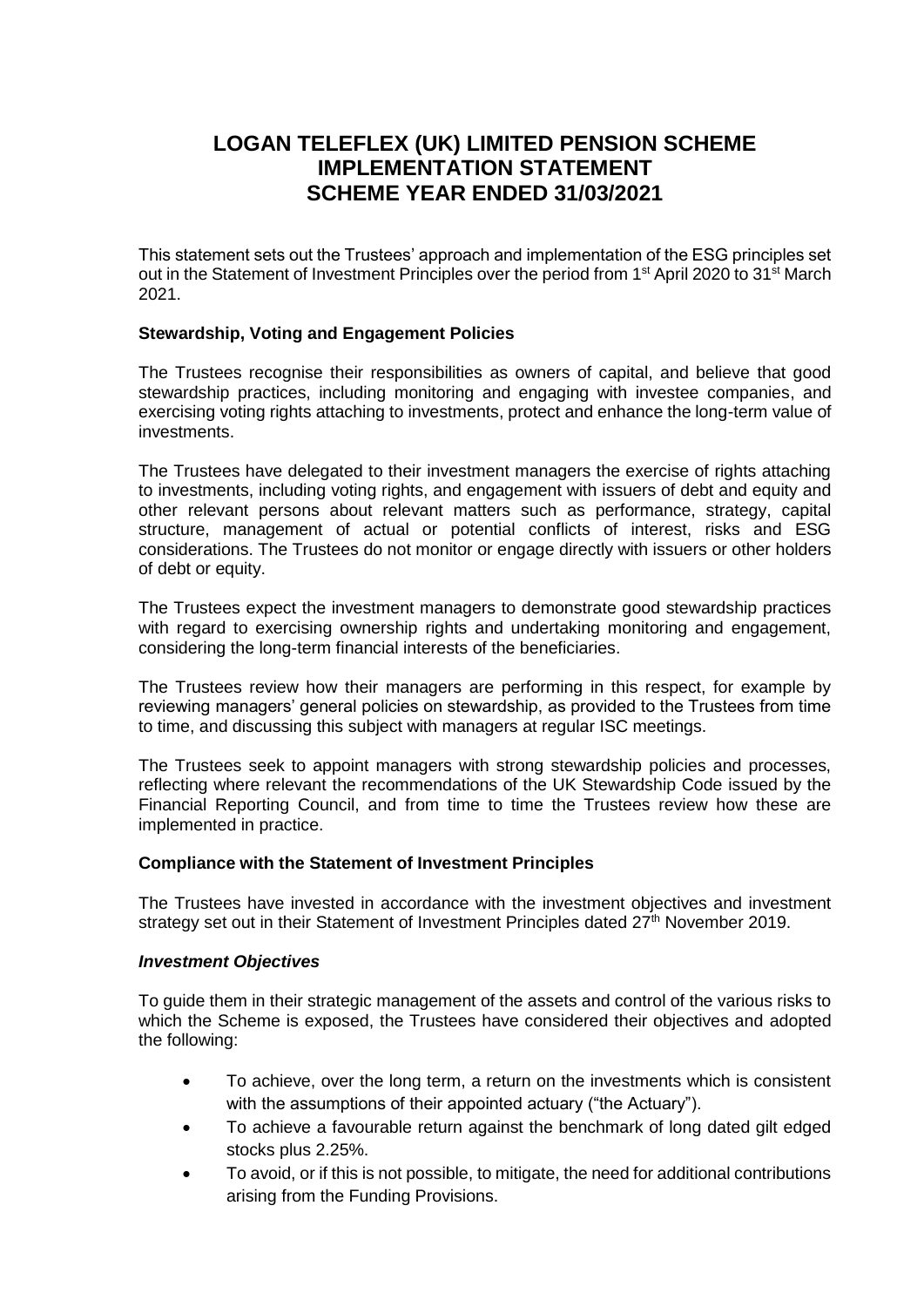To aim for stability in the contribution rate.

## *Investment Strategy*

The Trustees have given discretion to the Scheme's investment manager in their day to day management of the assets but this is reviewed by the Trustees from time to time and takes account of the following matters:

- The liability and risk profile of the Scheme.
- The best interests of the members and beneficiaries.
- The underlying strength of the employer and its ability and willingness to contribute appropriately to the Scheme.
- The aim to meet the long-term funding objectives with an acceptable level of contributions.
- Use of assets which provide growth to an acceptable degree in order to target a greater return than liability focused assets are able to provide but subject always to the overall investment strategy.
- A diversification of asset classes and return drivers.
- The Trustees take account of social, environmental and ethical considerations to the extent that they believe such considerations achieve the aims set out in the Trustees' investment strategy.

The Trustees review their investment strategy in discussions with fund managers at such times as they and their investment manager deem appropriate.

## **Policies in relation to Environmental, Social and Governance (ESG)**

The Trustees consider that it is appropriate for the investment to take account of ESG issues and ethical considerations insofar as they believe such considerations will benefit performance or reduce risk.

As the assets of the Scheme are managed in a collective arrangement, the Trustees accept that the assets are subject to the fund managers' own policies on ESG and ethical investment and corporate governance.

The Trustees have reviewed the fund managers' policies in these areas and are satisfied that they broadly meet with the Trustees' views. The Trustees will continue to monitor the managers' actions on a regular basis.

## **Non-financial matters**

The Trustees welcome the views of Scheme members and beneficiaries on the selection, retention and realisation of Scheme investments. However, they recognise that they have a duty to act in the best interests of the Scheme membership as a whole and that the view of individual members should not affect the Trustees' dealings with Scheme investments to the detriment of the wider interests of Scheme members and beneficiaries. The Trustees would therefore take note of non-financial matters only to the extent that they believe such considerations achieve the aims set out in the Trustees' investment strategy.

## **Reviews or changes during the Scheme year**

The Trustees have reviewed the performance of their investments on a monthly basis.